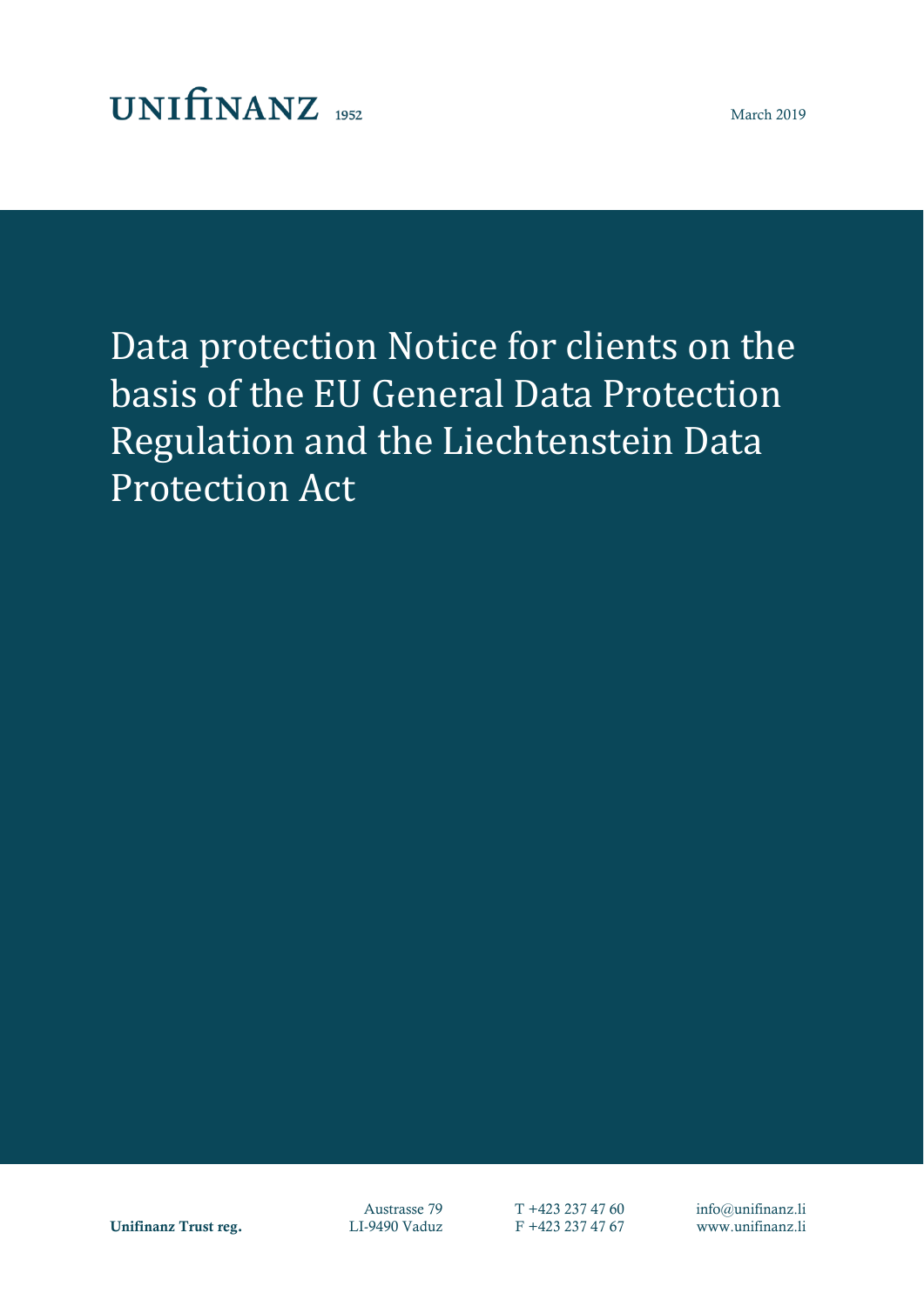# UNIfINANZ<sub>1952</sub>

#### Dear Client

With the following data protection notice we would like to give you an overview on how personal data may be processed by our Asset Management Company and your rights in relation to this information under the new EU General Data Protection Regulation (GDPR) and the Liechtenstein Data Protection Act (DPA). The specific data that will be processed and how the data will be used will essentially depend on the services and products that will be provided and/or have been agreed upon in each specific case. The Asset Management Company is legally bound to protect your privacy and keep your information confidential and will therefore implement a range of technical and organizational measures to ensure data security for all processing of personal data.

In the course of our business relationship, we will need to process personal data required for the purpose of setting up and conducting the business relationship, meeting applicable statutory or contractual requirements, providing services and executing orders. Without having this data, we would generally be unable to enter into or maintain a business relationship, process orders, or offer services and specific products.

Should you have any questions concerning specific data processing activities or wish to exercise your rights, as further described under section 5 below, please contact the controller:

Unifinanz Trust reg. Austrasse 79 LI-9490 Vaduz Telephone +423 237 47 60 Fax +423 237 47 67 [info@unifinanz.li](mailto:info@unifinanz.li)

Contact details of the Data Protection Officer: Unifinanz Trust reg. Claudio A. Frick, LL.M. Telephone +423 237 4760 [claudio.frick@unifinanz.li](mailto:claudio.frick@unifinanz.li)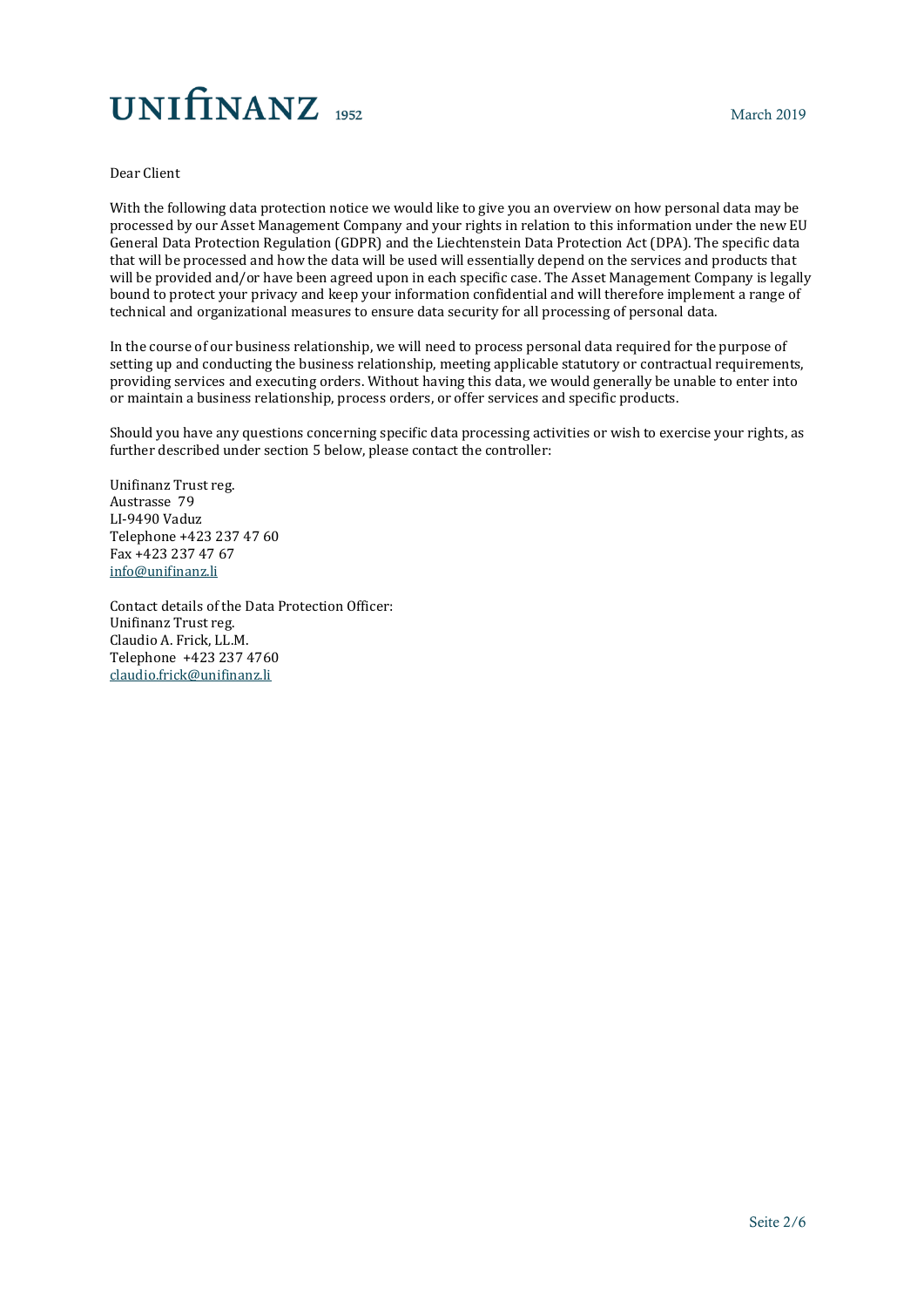## **1. Which data will be processed (data categories) and from which sources do they come from (origin)?**

We collect and process personal data that we obtain in the course of our business relationship with our Clients. Personal data may be processed at any stage of the business relationship and the type of data will vary depending on the group of persons involved.

Generally, we will process personal data that you provide in the course of submitting agreements/ contracts, forms, correspondence or other documents to us. As far as necessary in order to provide services, we will also process any personal data, which are generated or transmitted as a result of using products or services, or that we have lawfully obtained from third parties (e.g. Trust Company) or public authorities (e.g. UNO and EU sanctions lists). Finally, we may process personal data from publicly available sources (e.g. land registers, commercial registers and registers of associations, the press, the Internet). Apart from Client data, we may, where appropriate, also process personal data of other third parties involved in the business relationship, including data pertaining to (further) authorized agents, representatives, legal successors or beneficial owners under a business relationship. Please ensure that such third parties are also aware of this data protection notice.

Personal data concerns the following categories of data in particular:

### **Master data**

- Personal details (e.g. name, date of birth, nationality)
- Address and contact details (e.g. physical address, telephone number, e-mail address)
- Identification information (e.g. passport or ID details) and authentication information (e.g. specimen signature)
- Data from publicly available sources (e.g. tax numbers)

### **Further basic data**

- Information on services and products used (e.g. investment experience and investment profile, consultancy minutes, data concerning effected transactions)
- Information about household composition and relationships (e.g. information about spouse or partner and other family details, authorised signatories, statutory representatives)
- Information about household composition and relationships (e.g. information about spouse or partner and other family details, authorized signatories, statutory representatives)
- Information about the professional and personal background (e.g. professional activity, hobbies, wishes, preferences)
- Technical data and information about electronic transactions with the Asset Management Company (e.g. access logs or changes)
- Image and sound files (e.g. video recordings or recordings of telephone calls)

### **2. For which purposes and on which legal basis will your data be processed?**

We process personal data in accordance with the provisions of the GDPR and the DPA for the following purposes and on the following legal basis:

• **For the performance of a contract or to take steps prior to entering into a contract** in connection with supplying and acting as intermediary in relation to asset management, investment advice, analysis, investment controlling and other financial services, which can be rendered by an Asset Management Company. The purposes for which data are processed will depend primarily on the specific service or specific product involved (e.g. securities) and may include, for example, needs analysis, advisory services, wealth and asset management, investment controlling and carrying out transactions.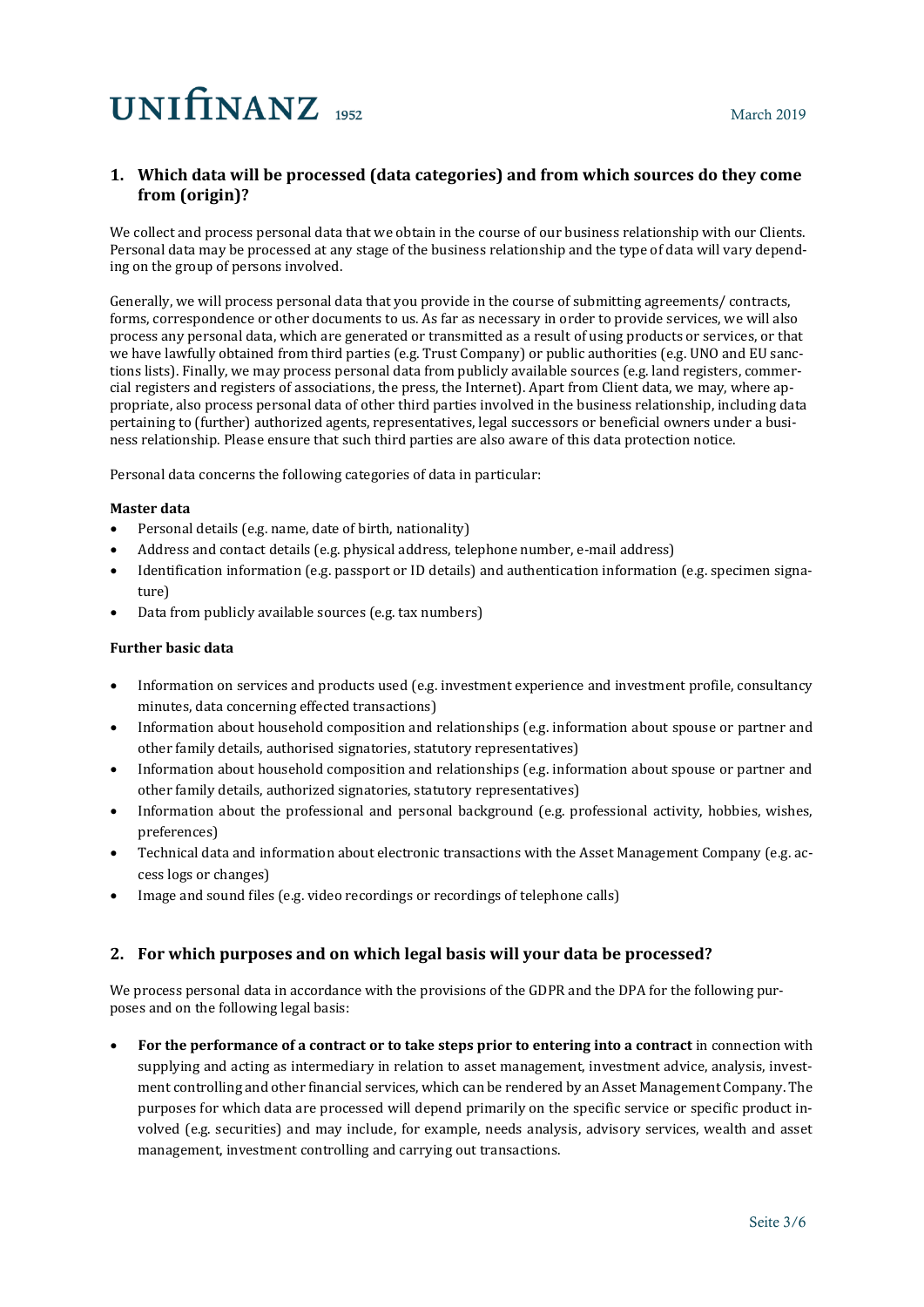# $UNIfINANZ_{1952}$

- **For compliance with a legal obligation or in public interest**, in particular the compliancewith statutory and regulatory requirements (e.g. compliance with the GDPR, the DPA, the Liechtenstein Asset Management Act, due diligence and anti-money laundering rules, regulations designed to prevent market abuse, tax legislation and tax treaties, monitoring and reporting obligations, and for the purpose of managing risks).
- **For the purposes of the legitimate interests pursued by us or by a third party** that have been specifically defined, including determining product ratings, marketing and advertising, performing business checks and risk management, reporting, statistics and planning, preventing and investigating criminal offences, video surveillance to ensure compliance with house rules and to prevent threats, recordings of telephone calls.
- **On the basis of the consent given by you** for the purpose of supplying asset management or for the purpose of executing orders, including, for example, transferring data to service providers or contracting partners of the Asset Management Company. You have the right to withdraw your consent at any time. This also applies to declarations of consent provided to the Asset Management Company before the GDPR came into effect, i.e. prior to 25 May 2018. Consent may only be withdrawn with effect for the future and does not affect the lawfulness of data processing undertaken before consent was withdrawn.

We reserve the right to engage in the further processing of personal data, which we have collected for any of the foregoing purposes, including any other purposes that are consistent with the original purpose or which are permitted or prescribed by law (e.g. reporting obligations).

## **3. Who will have access to personal data and how long will the data be held?**

Parties within and outside of the Asset Management Company may obtain access to your data. Departments and employees within the Asset Management Company may only process your data to the extent required for the purpose of fulfilling our contractual, statutory and regulatory duties as well as pursuing legitimate interests. Other companies, service providers or agents may also have access to personal data for such purposes, subject to statutory regulations. The categories of processors may include companies supplying asset management services, companies operating under distribution agreements and companies supplying IT, logistics, printing, advisory and consultancy, distribution and marketing services. In this context, recipients of your data may also include other financial services institutions or similar organizations to which we transfer personal data for the purposes of conducting the business relationship (e.g. custodian banks, brokers, stock exchanges, information centers).

Public bodies and organizations (e.g. supervisory authorities, fiscal authorities) may also receive your personal data where there is a statutory or regulatory obligation.

Data will only be transferred to countries outside the EU or EEA (so-called third countries) if

- this is required for the purpose of taking steps prior to entering into a contract, performing a contract, supplying services or executing orders (e.g. executing securities transactions);
- you have given us your consent (e.g. for Client support provided by another company);
- this is necessary for important reasons of public interest (e.g. anti-money laundering compliance); or
- this is mandatory by law (e.g. transaction reporting obligations).

We process and store your personal data throughout the duration of the business relationship, unless there is a stringent obligation to erase specific data at an earlier date. It is important to note that our business relationships may subsist for many years. In addition, the length of time that data will be stored will depend on whether processing continues to be necessary as well as the purpose of processing. Data will be erased at regular intervals, if the information is no longer required for the purpose of fulfilling contractual or statutory duties or pursuing our legitimate interests, i.e. the objectives have been achieved, or if consent is withdrawn, unless further processing is necessary by reason of contractual or statutory retention periods or documentation requirements, or in the interests of preserving evidence throughout any applicable statutory limitation periods.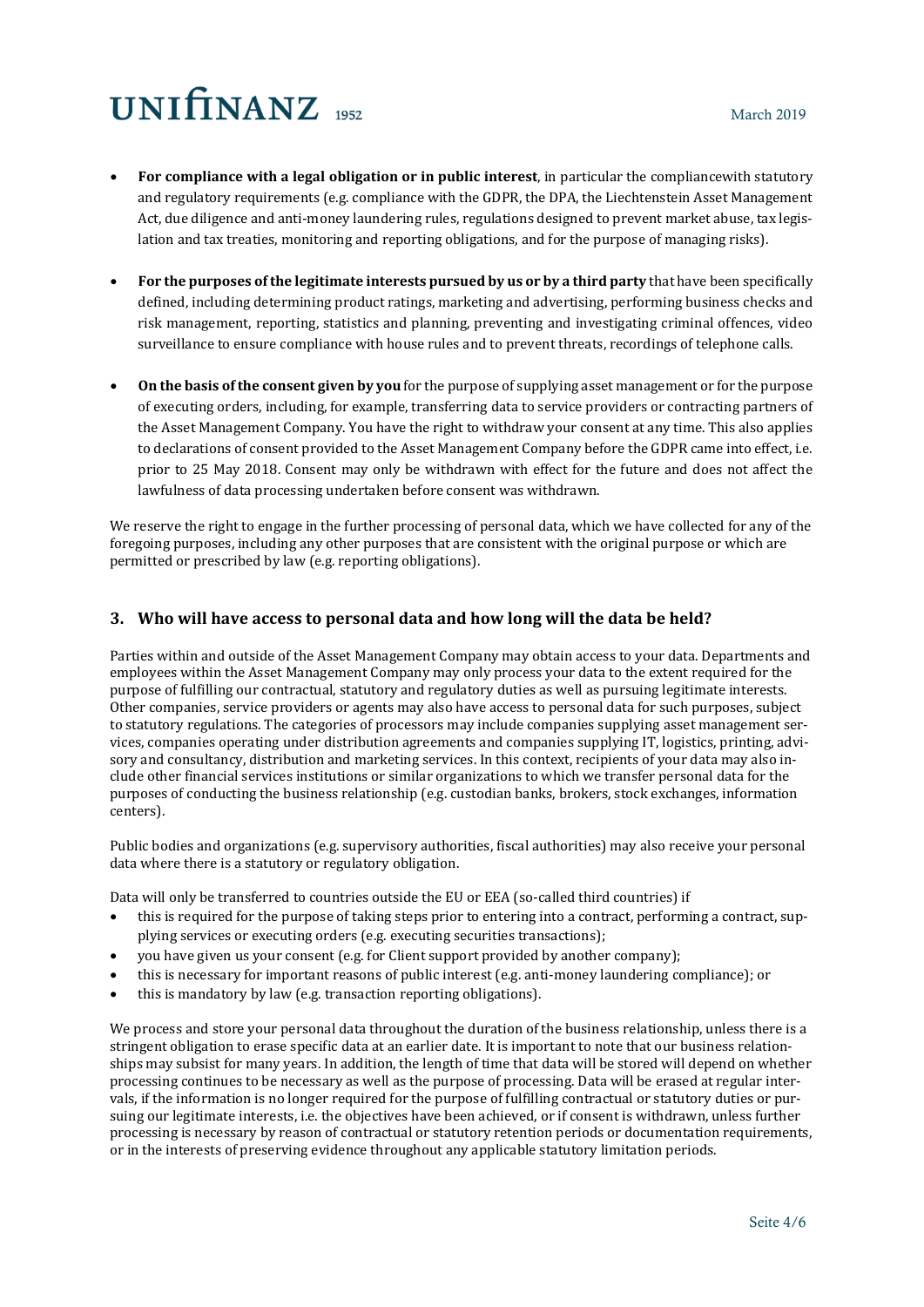# **UNITINANZ** 1952

## **4. Will there be automated decision-making including profiling?**

We basically do not make decisions based solely on the automated processing of personal data. We will inform you separately in accordance with the statutory regulations of any intention to use this method in particular circumstances.

Certain business areas involve the automated processing of personal data at least to a certain extent, where the objective is to evaluate certain personal aspects in line with statutory and regulatory requirements (e.g. money laundering prevention), carry out needs-analysis in relation to products and services or for the purpose of managing risks.

The Asset Management Company reserves the right, in future, to analyze and evaluate Client data (including the data of any third parties involved) by automated means for the purpose of identifying key personal characteristics in relation to Clients, predicting developments and creating Client profiles. Such data will be used, in particular, to perform business checks, provide customized advice, offer products and services and provide any information that the Asset Management Company may wish to share with Clients.

## **5. Which data protection rights do you have?**

You have the following data protection rights pursuant to the GDPR in respect of personal data relating to you:

- **Right of access**: you may obtain information from the Asset Management Company about whether and to what extent personal data concerning you are being processed (e.g. categories of personal data being processed, purpose of processing).
- **Right to rectification, erasure and restriction of processing**: You have the right to obtain the rectification of inaccurate or incomplete personal data concerning you. In addition, your personal data must be erased if the data are no longer necessary in relation to the purposes for which they were collected or processed, if you have withdrawn your consent, or if the data have been unlawfully processed. You also have the right to obtain restriction of processing.
- **Right to withdraw consent**: You have the right to withdraw your consent to the processing of personal data concerning you for one or more specific purposes at any time, where the processing is based on your explicit consent. This also applies to declarations of consent provided before the GDPR took effect, i.e. prior to 25 May 2018. Please note that consent may only be withdrawn with effect for the future and does not affect any data processing undertaken prior to withdrawing consent. Moreover, the withdrawal of consent has no effect in relation to data processing undertaken on other legal grounds.
- **Right to data portability**: you have the right to receive the personal data concerning you, which you have provided to the controller, in a structured, commonly used and machine-readable format, and to have the data transmitted to another controller.
- **Right to object**: You have the right to object, on grounds relating to your particular situation, without any formal requirements, to the processing of personal data concerning you, if such processing is in the public interest or in pursuit of the legitimate interests of the Asset Management Company or a third party. You also have the right to object, without any formal requirements, to the use of personal data for promotional purposes. If you object to the processing of your personal data for direct marketing purposes, we will discontinue processing your personal data for this purpose.
- **Right to lodge a complaint**: You have the right to lodge a complaint with the relevant Liechtenstein supervisory authority. You may also lodge a complaint with another supervisory authority in an EU or EEA member state, e.g. your place of habitual residence, place of work or the place in which the alleged breach took place.